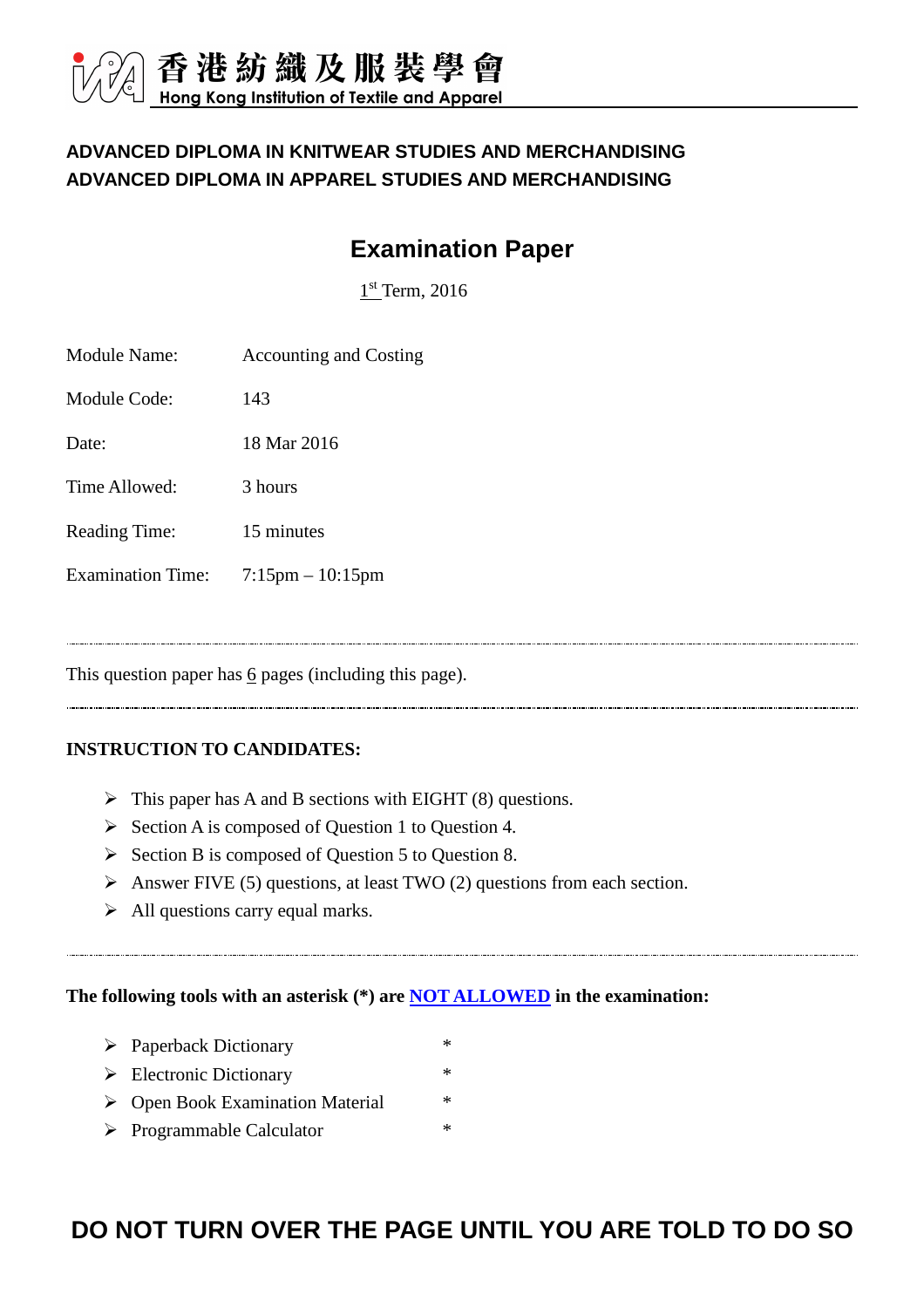### **Section A**

**Question 1 to Question 4** 

**Choose at least TWO questions**

### **Question 1**

(a) The following transactions of raw material No.678 are extracted from the books of accounts of Au's Garments Co. of the month of December 2015:

| 2015     | Purchased<br>Number of units | Purchased<br>Unit price $(\$)$ | Sold<br>Number of units |
|----------|------------------------------|--------------------------------|-------------------------|
| December |                              |                                |                         |
|          | 8,000                        | 13                             |                         |
| 6        | 8,000                        |                                |                         |
| 16       |                              |                                | 10,000                  |
| 26       | 4,000                        | 10                             |                         |
| 31       |                              |                                | 7,000                   |

You are required to calculate the stock balance of raw material No. 678 at 31 December , 2015 using the following methods (Please show number of units , unit price and total value in your answer):

|     | $\mathbf{i}$<br>First-in-first-out                                                                                                                                                           | $(24 \%)$ |
|-----|----------------------------------------------------------------------------------------------------------------------------------------------------------------------------------------------|-----------|
|     | $\mathbf{ii}$<br>Last-in-first-out                                                                                                                                                           | $(24 \%)$ |
|     | iii) Moving weighted average cost                                                                                                                                                            | (24 %)    |
| (b) | Chow's Garments Co. produces jeans and the standard costs are shown below.<br>Direct materials: 1.8 square metres $@$ \$10<br>Direct labour: 2 hours $@$15$                                  |           |
|     | 200,000 units were produced in Dec. 2015 with actual cost as follows:<br>Direct materials purchased and used: $370,000$ square metre @\$9<br>Direct labour hours used: $430,000$ hours $@16$ |           |
|     | You are required to calculate:<br>Direct material usage variance<br>$\mathbf{i}$                                                                                                             | $(7 \%)$  |
|     | $\rm ii)$<br>Direct material price variance                                                                                                                                                  | $(7 \%)$  |
|     | Direct labour efficiency variance<br>$\overline{111}$ )                                                                                                                                      | $(7 \%)$  |
|     | Direct labour rate variance<br>iv)                                                                                                                                                           | $(7 \%)$  |
|     |                                                                                                                                                                                              |           |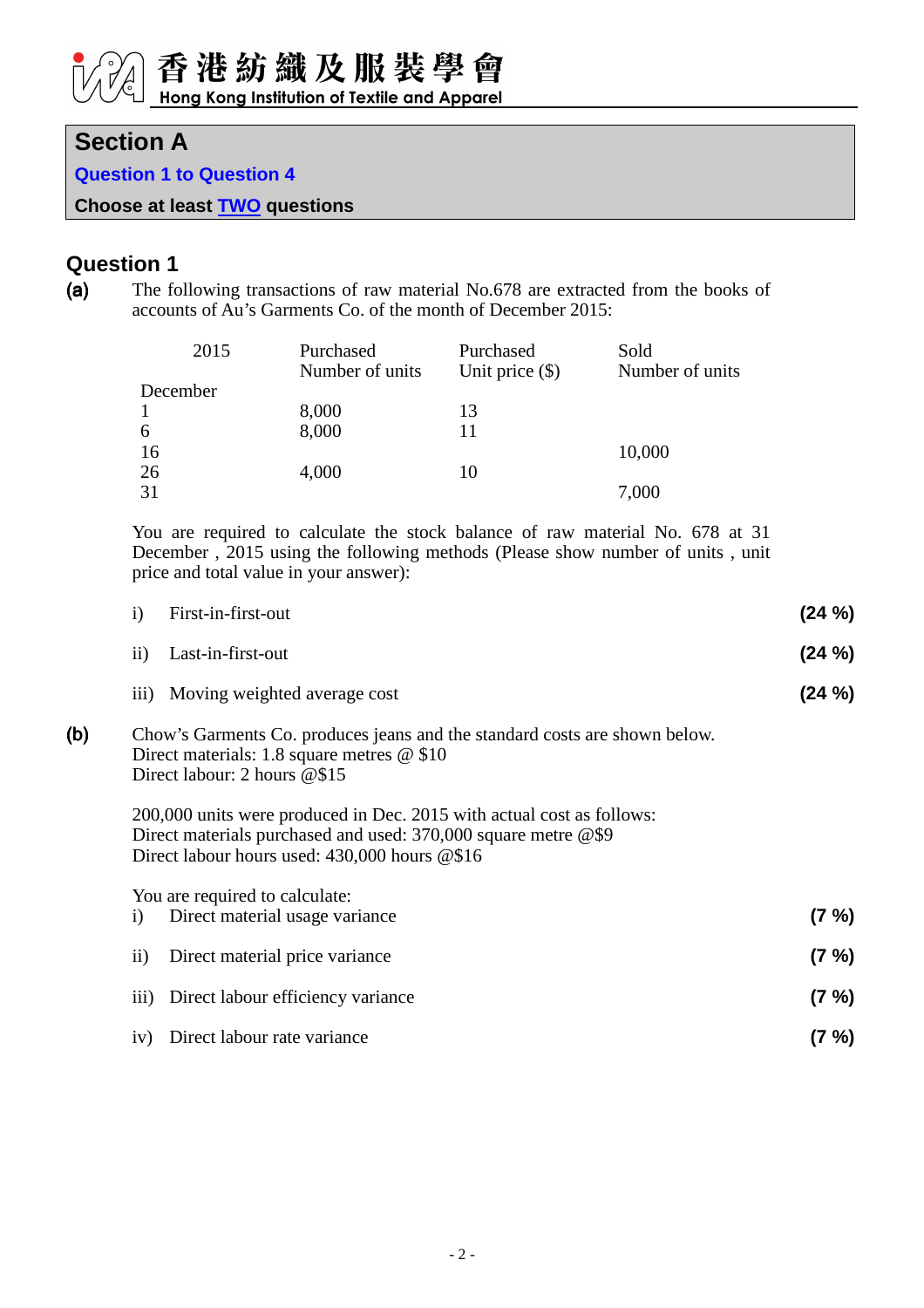## 香港紡織及服裝學會 Hong Kong Institution of Textile and Apparel

### **Question 2**

(a) Chan's Garments Co. produces three products jeans, pants, shirts, and from the same manufacturing facilities. The selling price and cost details are shown below:

| Product                                  | Jeans  | Pants  | <b>Shirts</b> |
|------------------------------------------|--------|--------|---------------|
| Selling price per unit $(\$)$            | 250    | 90     | 370           |
| Variable cost per unit $(\$)$            | 210    | 40     | 250           |
| Maximum quantity of production per       | 20,000 | 60,000 | 40,000        |
| month (units)                            |        |        |               |
| Total production hours available for the |        |        |               |
| month $(40,000$ hours)                   |        |        |               |
| Maximum market demand per month          | 15,000 | 7,500  | 10,000        |
| (units)                                  |        |        |               |

The production hours cannot be increased beyond 40,000 hours per month. You are required to compute:

- i) the most profitable product mix (the quantity of each product to be produced). **(63 %)**
- ii) total marginal contribution if production quantity equals to the most profitable product mix. **(5 %)**
- (b) The management of Li's Garments Co. is considering the following investment proposals:

| Date                 | Project A      | Project B             | Project C                      | Project D      |
|----------------------|----------------|-----------------------|--------------------------------|----------------|
|                      | Manufacture    | Manufacture           | Manufacture Shirts Manufacture |                |
|                      | Jeans          | <b>Sports Jackets</b> |                                | Pants          |
|                      | Cash Inflow/   | Cash Inflow/          | Cash Inflow/                   | Cash Inflow/   |
|                      | (Cash Outflow) | (Cash Outflow)        | (Cash Outflow)                 | (Cash Outflow) |
|                      | S              | S                     | S                              | S              |
| January 1, 2018      | (700,000)      | (700,000)             | (700,000)                      | (700,000)      |
| December 31,<br>2018 | 100,000        | 300,000               | 500,000                        | 300,000        |
| December 31,<br>2019 | 100,000        | 300,000               | 200,000                        | 300,000        |
| December 31,<br>2020 | 500,000        | 100,000               | 200,000                        | 300,000        |
| December 31,<br>2021 | 500,000        | 600,000               | 200,000                        | 300,000        |

### Additional information:

All the projects are independent. The required rates of return for all the projects are the same at 10% p.a..

You are required to rank the above projects with the Net present value investment appraisal method. **(32 %)**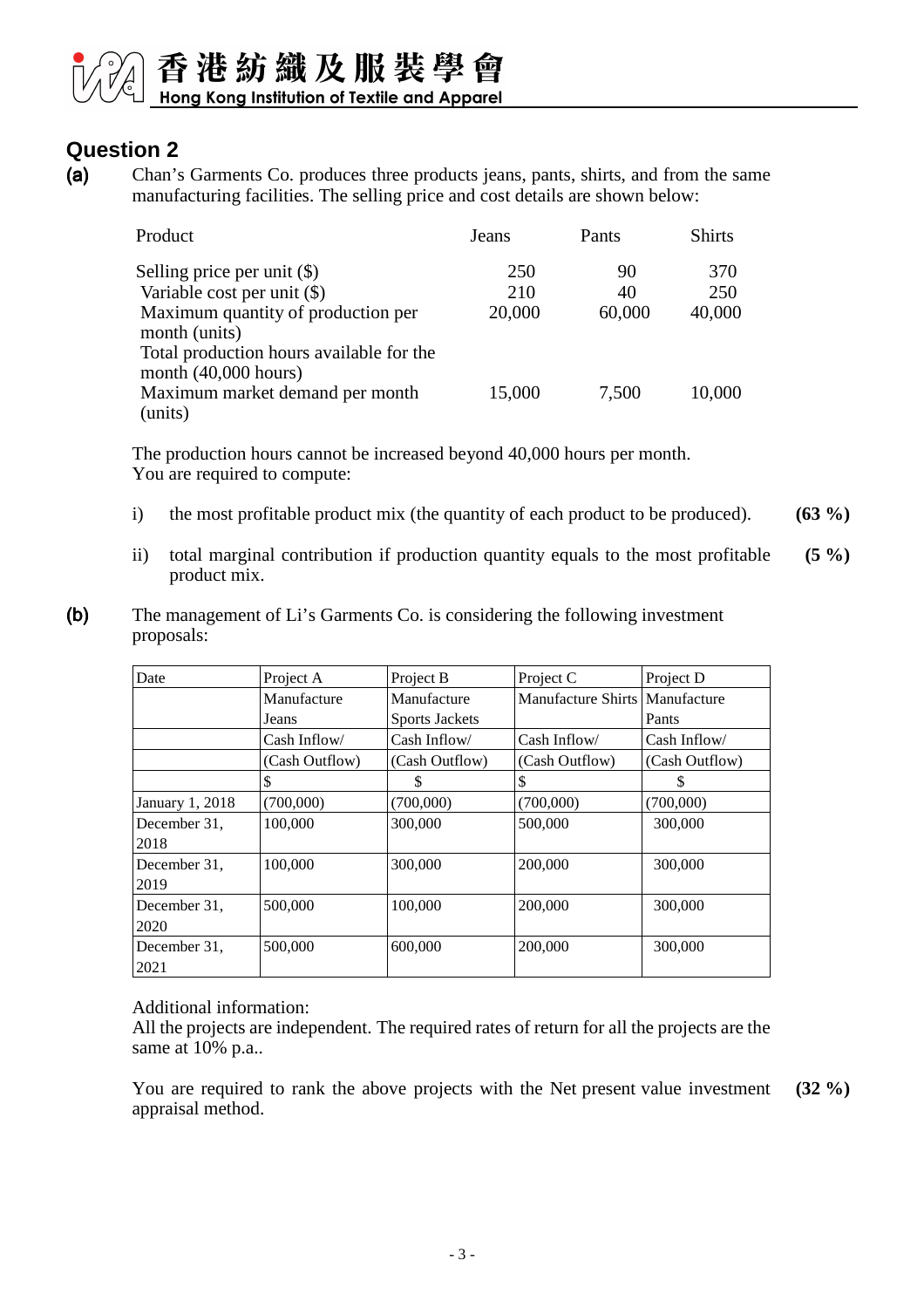# 香港紡織及服裝學會

### **Question 3**

The following is trial balance of Cheung'sGarments Co. at 31 December, 2015.

|                              | Dr.       | Cr.       |
|------------------------------|-----------|-----------|
|                              | \$        | \$        |
| Capital                      |           | 350,000   |
| Carriage outwards            | 8,000     |           |
| Cash at bank                 | 92,000    |           |
| Discount allowed             | 18,700    |           |
| Discount received            |           | 6,000     |
| Drawings                     | 7,000     |           |
| Electricity                  | 9,800     |           |
| <b>Furniture and Fixture</b> | 400,000   |           |
| Insurance expenses           | 8,000     |           |
| Office Equipment             | 200,000   |           |
| Purchases                    | 260,000   |           |
| Rent                         | 90,000    |           |
| Return inwards               | 9,500     |           |
| Return outwards              |           | 2,500     |
| Salary                       | 96,000    |           |
| <b>Sales</b>                 |           | 900,000   |
| Stock at 1 January, 2015     | 24,000    |           |
| Trade creditors              |           | 53,000    |
| Trade debtors                | 83,000    |           |
| Sundry expenses              | 5,500     |           |
|                              |           |           |
|                              | 1,311,500 | 1,311,500 |

Additional information:

- i. Stock at 31 December, 2015 was \$30,000
- ii. Depreciation of all fixed assets is to be provided at 20% per annum using straight line method.
- iii. Insurance expenses prepaid on 31 December, 2015 was \$2,000.
- iv. Salary to be accrued at 31 December, 2015 was \$3,000
- v. A customer Law 's Co. went into liquidation on Dec. 31, 2015 and the balance of trade debtors for \$4,000 needed to be written off.

You are required to prepare :

| (a) | Trading and Profit and Loss account for the year ended 31 December, 2015. | $(50\%$ |
|-----|---------------------------------------------------------------------------|---------|
| (b) | Balance Sheet as at 31 December, 2015.                                    | $(50\%$ |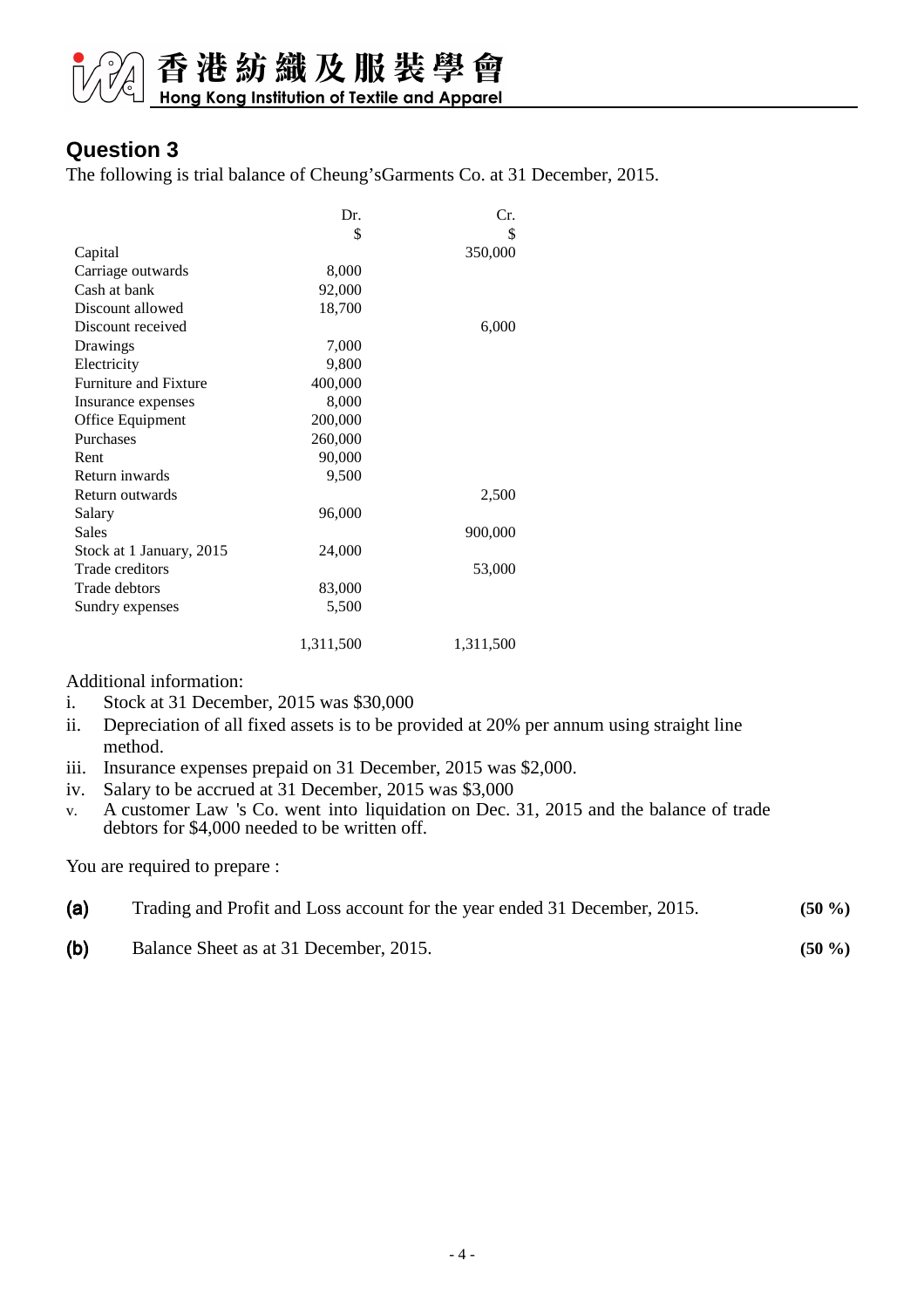### 香港紡織及服裝學會 Hong Kong Institution of Textile and Apparel

### **Question 4**

(a) Wong's Garments Co. manufactures and sells a single product (jeans). The result for the year ended 31 December 2015 is shown below:

|                          | \$         | J          |
|--------------------------|------------|------------|
| Sales(2,000,000units)    |            | 60,000,000 |
| Direct materials         | 20,000,000 |            |
| Direct labour            | 10,000,000 |            |
| Variable Overheads       | 8,000,000  |            |
| <b>Fixed Overheads</b>   | 4,000,000  |            |
| Administrative expenses  | 1,000,000  |            |
|                          |            |            |
| Total costs and expenses |            | 43,000,000 |
| Net profit               |            | 17,000,000 |
|                          |            |            |

The following information is available for preparing the budget for the year ending 31 December, 2016

(i) Selling price will be lowered by 10% and sales quantity will increase by 30%.

**(50 %)**

- (ii) Cost of direct materials will increase by 6%.
- (iii) Direct labour hourly wages rate will increase by 5%.
- (iv) Variable overheads will increase by 4%.
- (v) Fixed overheads and administrative expenses will remain unchanged.

You are required to prepare a Budgeted Profit and Loss Account for the year ending 31 December 2016

(b) The director of Ho's Garments Co. has submitted the following sales and cost information of the company for the year ended December 31, 2015.

|    |                                               |                |           | Per unit             |
|----|-----------------------------------------------|----------------|-----------|----------------------|
|    | 50,000 units of shirts were produced and sold |                |           | Selling price: \$100 |
|    | <b>Direct Materials</b>                       |                | \$700,000 |                      |
|    | Direct labour                                 |                | \$800,000 |                      |
|    | Variable overhead                             |                | \$800,000 |                      |
|    | Fixed overhead                                |                | \$200,000 |                      |
| 6. | Selling expenses (Variable)                   |                | \$700,000 |                      |
|    | Administrative expenses (Fixed)               | $\mathbb{R}^2$ | \$400,000 |                      |

You are required to:

- (i) Prepare a Marginal Costing Income Statement for the year ended 31 December 2015. **(40 %)**
- (ii) Calculate marginal contribution per unit. **(5 %)**
- (iii) If the sales quantity is 60,000 units, calculate the net profit. **(5 %)**